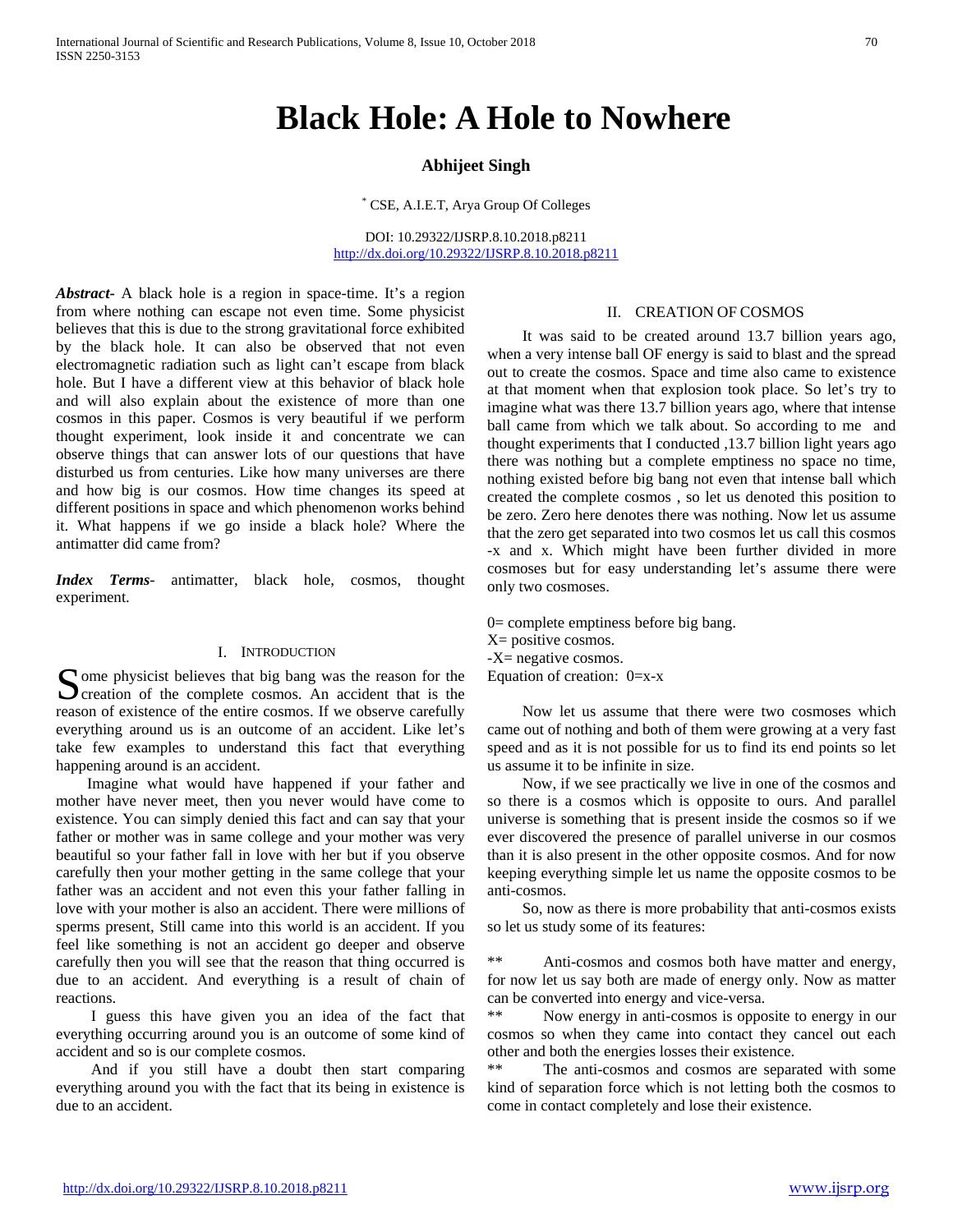But both the cosmoses are connected to each other with small holes and these holes are the black holes

## III. HOW TIME CHANGES IT'S SPEED IN DIFFERENT POSITION IN SPACE

 As we know that the cosmos are growing, so all the elements in cosmos is expanding and so is the time. And time moves very faster as we move towards the corner of the cosmos.

Let us take an example to understand it more clearly.



 Let us assume that this circle is our cosmos and it's circular and it's growing at very fast speed. Now, that black point denotes the position where our galaxy and our neighbor galaxies exist. And now for a moment let's stop the growth of the cosmos and take its radius and denoted it by r. And let us denoted the distance of our galaxy from the corner of the cosmos be x. so as we calculated the are difference between the area between earth and center to the area of earth to end of cosmos which is growing at very high speed, the area between earth and end point will always be much much bigger than the area between earth and centre point.

Let's understanding it using figure 1.1.

Let x be the radius of smaller circle where the radius moves from centre to our galaxy.

Let r be the radius of the complete cosmos when its growth is stopped.

Let (r-x) be the radius between our galaxies to the end point of the cosmos.

 $Q=$  area between our galaxy and the end point. P= area between our galaxy and the centre.  $Q = (22/7) * (r-x) * (r-x)$ 

### IV. WHERE THE ANTIMATTER CAME FROM?

 The anti-matter is formed at time of big bang, this is the believe of some physicist .But if we use the above explained theory then at the time of big bang due to the explosion some of the energy came from the anti-cosmos to our cosmos which have the power to completely

 Vanish the existence of matter of our cosmos and we call this energy which get converted into matter over time, we call it anti-matter.

## V. WHAT HAPPEN IF WE GO INSIDE A BLACK HOLE.

 As black hole is the way to the anti-cosmos so it vanishes our complete matter and so our existence also vanishes.

 And we know that time also stops near black hole, this is because of the fact that time is also an element so in black hole time also loses its existence and that's the reason due to which time stops near black hole. So using black hole for travelling in time could be dangerous.

#### VI. CONCLUSION

 There are two cosmos and both are created with the energy that can destroy the other ones existence.

 Black hole connects both the cosmos and it completely destroys the existence of whatever goes into it. And time moves very fast when we move in the direction of expansion and it slows when we move in the opposite direction to the expansion. Anti-matter is the matter that came to our cosmos at the time of big bang.

$$
P = (22/7)*x*x
$$

Now if we compare the

 $O \rightarrow P$ 

 So there is a lot of area is present in q so what happens if you take little amount of molecules of gas and put it in an empty container they start moving till they bounce back from the corner but imagine if there is no corner they will keep moving at very high speed and there speed will grow as they approaches the end of the container.

 So as same as the gas molecules if we observes time run at a very high speed if we move in the direction of expansion and it speed of time will decrease if we in the opposite direction of the expansion.

#### **REFERENCES**

[1] Chalmers, J. A. and Bruce Chalmers (1935b). "Age of the universe." Nature 136: 916.